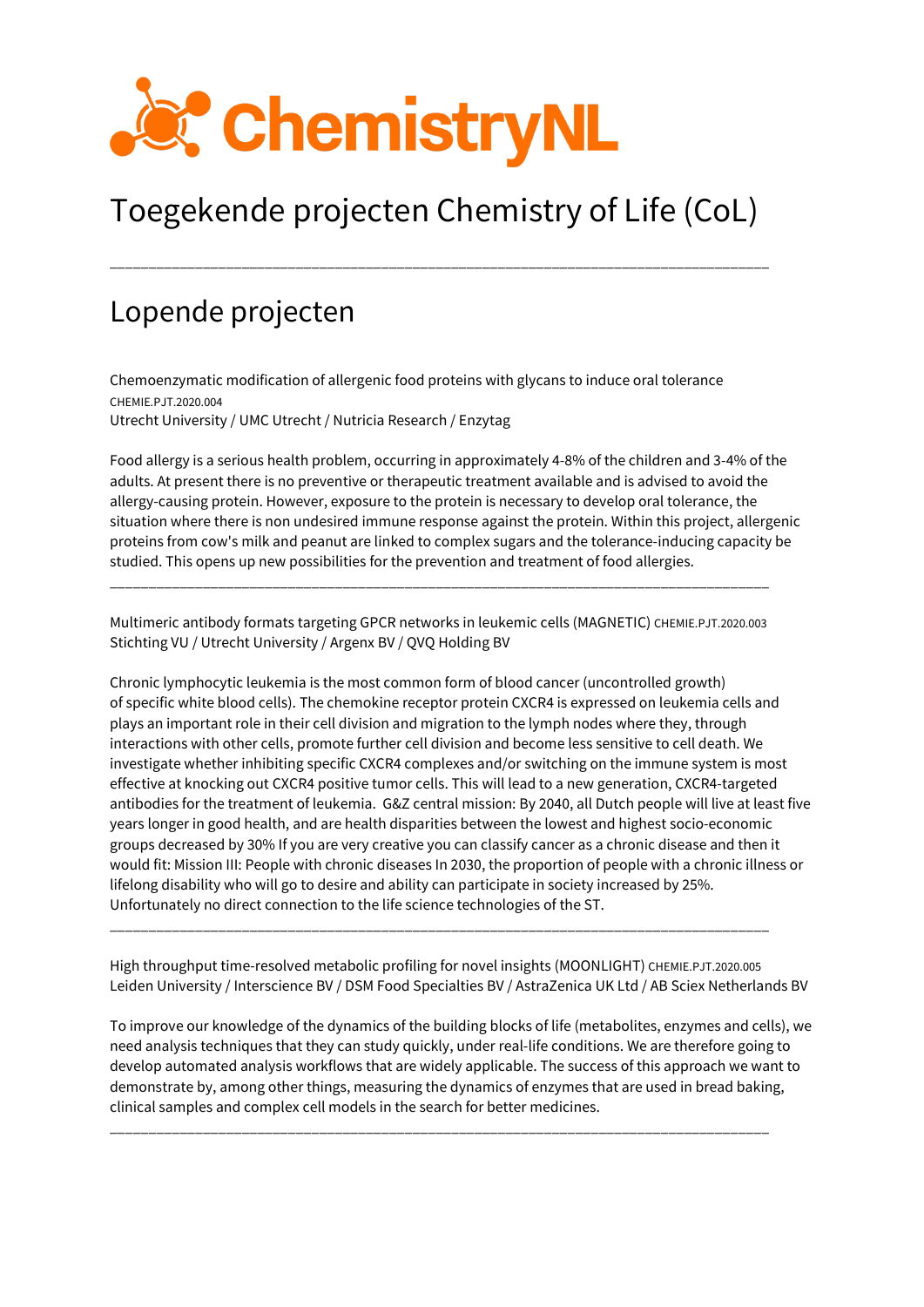

Phase behaviour of biopolymer mixtures in plant-based products CHEMIE.PGT.2021.015 Eindhoven University / Unilever Innovation Centre Wageningen BV

## Theoretical models for plant-based food products

The production and consumption of meat and other animal-based food products is inefficient from the perspective of the usage of natural resources, and therefore the development of alternatives based on plant materials is desired. Selecting the appropriate biopolymers (such as proteins or polysaccharides) at the right composition to make plant-based (vegan) products with appropriate texture and shelf-life is a challenging task. Due to a lack of fundamental insight, at the moment this process is largely based on trial and error, which is time intensive. Therefore, in this project Eindhoven University of Technology and Unilever will explore the development of simplified theoretical models to gain insight into the relation between composition and structure of these systems. In a subsequent step, these models will be extended to include a more realistic treatment of the biopolymers, for instance by taking into account the fact that many biopolymers are charged, that salt is present, and that the biopolymers are non-uniform in terms of their size and composition. This is expected to enable a much more efficient selection of biopolymer ingredients to achieve high quality plant-based meat analogues.

\_\_\_\_\_\_\_\_\_\_\_\_\_\_\_\_\_\_\_\_\_\_\_\_\_\_\_\_\_\_\_\_\_\_\_\_\_\_\_\_\_\_\_\_\_\_\_\_\_\_\_\_\_\_\_\_\_\_\_\_\_\_\_\_\_\_\_\_\_\_\_\_\_\_\_\_\_\_\_\_\_\_\_\_\_

Localisation of biomacromolecules in food matrices CHEMIE.PJT.2018.008 Eindhoven University / Wageningen University / Confocal.nl / Unilever / DSM

The modern consumer wants natural and healthy food, produced in a sustainable way with a small ecological footprint. But not at the expense of taste, texture and shelf life. Realizing this dream requires insight into the relationship between ingredients, structure, and function. Locating ingredients such as proteins and carbohydrates on interfaces of small droplets and in networks of small particles is essential for this. A team of researchers from Eindhoven University of Technology, Wageningen University, Confocal.nl, Unilever and DSM will develop advanced measurement methods to enable this visualization of ingredients at very small length scales.

Monitoring and Visualizing Protein Societal Behavior in the Cell; an Integrative Approach CHEMIE.PJT.2019.002 Utrecht University / Wageningen University / FEI Electron Optics BV / Protein Metrics Inc.

\_\_\_\_\_\_\_\_\_\_\_\_\_\_\_\_\_\_\_\_\_\_\_\_\_\_\_\_\_\_\_\_\_\_\_\_\_\_\_\_\_\_\_\_\_\_\_\_\_\_\_\_\_\_\_\_\_\_\_\_\_\_\_\_\_\_\_\_\_\_\_\_\_\_\_\_\_\_\_\_\_\_\_\_\_

In every cell of every organism there is a wide range of proteins, which work together (and other biomolecules) to function properly. The aim of this project is to further develop, bring together and integrate several advanced bio-techniques. We do this to ultimately be able to fully and dynamically map and visualize this social network of interactions, in order to understand exactly how life works in a cell.

Molecular aspects of biopolymers defining food texture perception and oral digestion CHEMIE.PJT.2018.001 Amsterdam University

\_\_\_\_\_\_\_\_\_\_\_\_\_\_\_\_\_\_\_\_\_\_\_\_\_\_\_\_\_\_\_\_\_\_\_\_\_\_\_\_\_\_\_\_\_\_\_\_\_\_\_\_\_\_\_\_\_\_\_\_\_\_\_\_\_\_\_\_\_\_\_\_\_\_\_\_\_\_\_\_\_\_\_\_\_

Perhaps the largest societal challenge at this moment is to provide food for the growing world population, and do so in a sustainable way. In the western world focus has recently been on producing healthier foods to improve quality of life. A sustainable production implies fewer processing steps and being able to produce foodstuffs from less purified ingredients. Healthier and more sustainably produced foods reduced in calorie content can be developed by replacing high caloric carbohydrates such as starch with low caloric biopolymers such as soluble and insoluble plant fibres. The major challenge for food industry is to maintain sensory properties of the reformulated, healthier foods since sensory properties are key determinants for liking and repeat purchase. The focus of the proposed project is to tailor food texture by engineering structured food products using molecular and nanoscale structure of plant biopolymers. The challenge lies in the large biodiversity of natural, un-purified biopolymers with different molecular and nanostructures which consequently give rise to different ingredient functionalities. This presents a multidisciplinary challenge for building molecular understanding of how molecular and structural diversity of natural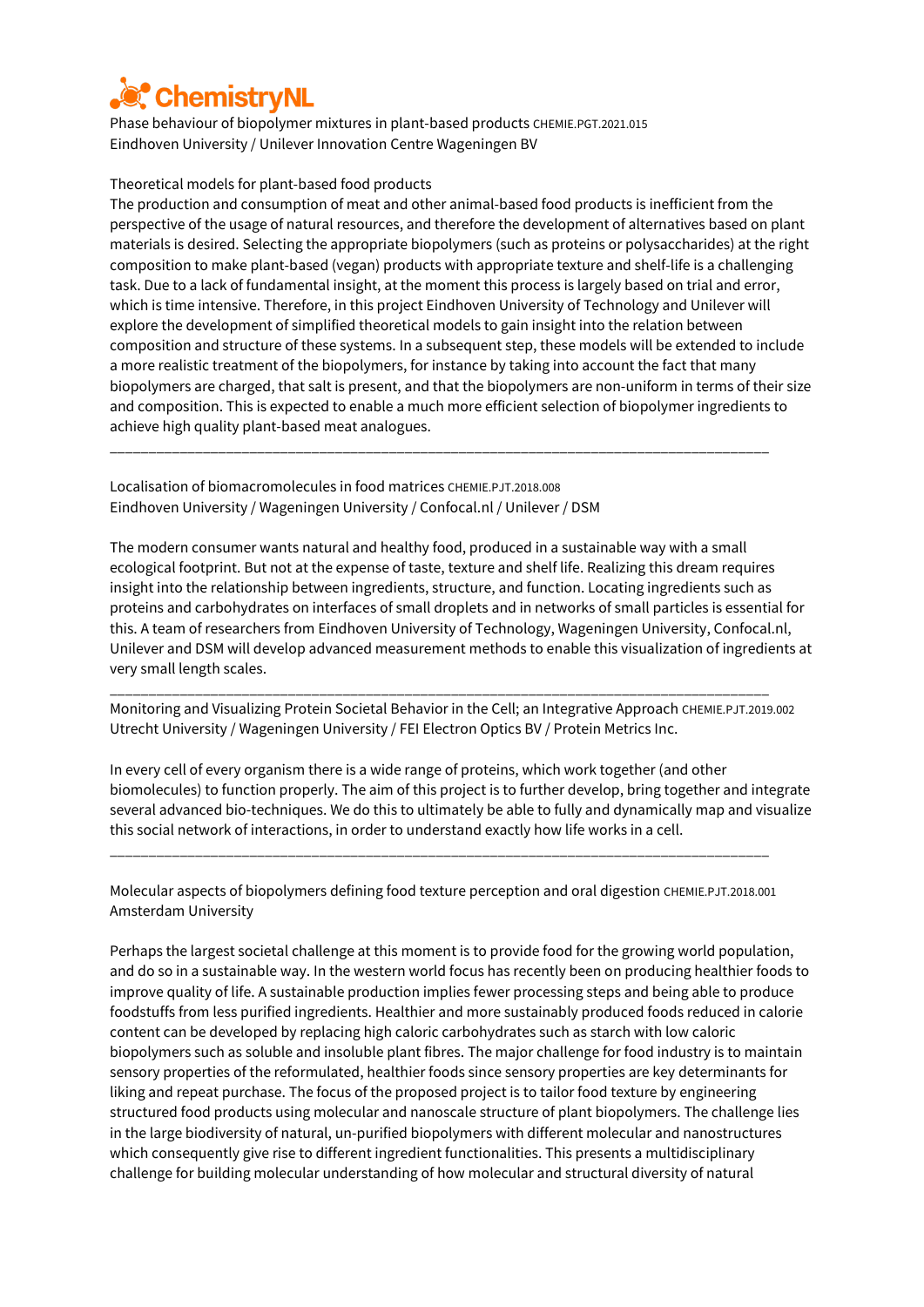

biopolymers impact product properties. The main outcome will be a molecular and supramolecular understanding of how different biomacromolecules contribute to texture and oral 4.7 digestion. The outcome of the program will be used to build models to guide product design using complex biopolymer mixtures. This fundamental understanding will be also used in food industry to sustainably produce healthier foodstuffs with excellent texture utilising plant biopolymers.

\_\_\_\_\_\_\_\_\_\_\_\_\_\_\_\_\_\_\_\_\_\_\_\_\_\_\_\_\_\_\_\_\_\_\_\_\_\_\_\_\_\_\_\_\_\_\_\_\_\_\_\_\_\_\_\_\_\_\_\_\_\_\_\_\_\_\_\_\_\_\_\_\_\_\_\_\_\_\_\_

The role of ions in the multimerization of β-galactosidase CHEMIE.PGT.2020.012 Amsterdam University / DSM

What do ions do with -galactosidase? The enzyme β-galactosidase breaks down milk sugar into smaller sugars and is therefore very interesting for for example the dairy industry. The type and concentration of ions determine whether β-galactosidase exists as a dimer, or clumped together into larger structures. It is important for the operation and purification how ions influence this agglomeration. Using advanced molecular simulations and separation techniques, the scientists of the University of Amsterdam will collaborate with DSM to find out where ions bind to β-galactosidase and how this binding takes place. Thereafter the team looks at how the binding of ions to β-galactosidase changes the shape of the enzyme, and thus the agglutination behavior.

Improving analysis of (tool) compounds for treatment of cystic fibrosis to determine mode of action CHEMIE.PGT.2020.008

\_\_\_\_\_\_\_\_\_\_\_\_\_\_\_\_\_\_\_\_\_\_\_\_\_\_\_\_\_\_\_\_\_\_\_\_\_\_\_\_\_\_\_\_\_\_\_\_\_\_\_\_\_\_\_\_\_\_\_\_\_\_\_\_\_\_\_\_\_\_\_\_\_\_\_\_\_\_\_\_\_\_\_\_\_

Utrecht University / AbbVie, Inc.

Since 2012, medicines are available for the first time that turn an incurable, hereditary disease (cystic fibrosis) into a treatable disease. Instead of fighting the symptoms, the faulty CFTR protein is addressed. Although evidence has now been provided that such a defective protein could be a suitable target for treatment, the first generations of drugs are still far from perfect and CF patients will have to take them for the rest of their lives. The industrial partner is therefore developing new substances that exhibit synergy with each other and that represent new chemistry. Within the existing collaboration of the participants, the mechanism of action of these substances on the defective protein is being sought. The aim of the project presented here is to improve and deepen the methods and reagents needed to investigate the mechanism of action, which will lead to a greater understanding of this mechanism. Deep molecular insight into the mechanism of action of each substance will lead to a better understanding of the CFTR protein (which is a model for a large family of so-called ABC transport proteins). It will also provide better insight into which patients will benefit from these drugs and whether there are side effects on the CFTR protein in addition to the main effect.

\_\_\_\_\_\_\_\_\_\_\_\_\_\_\_\_\_\_\_\_\_\_\_\_\_\_\_\_\_\_\_\_\_\_\_\_\_\_\_\_\_\_\_\_\_\_\_\_\_\_\_\_\_\_\_\_\_\_\_\_\_\_\_\_\_\_\_\_\_\_\_\_\_\_\_\_\_\_\_\_\_\_\_\_\_